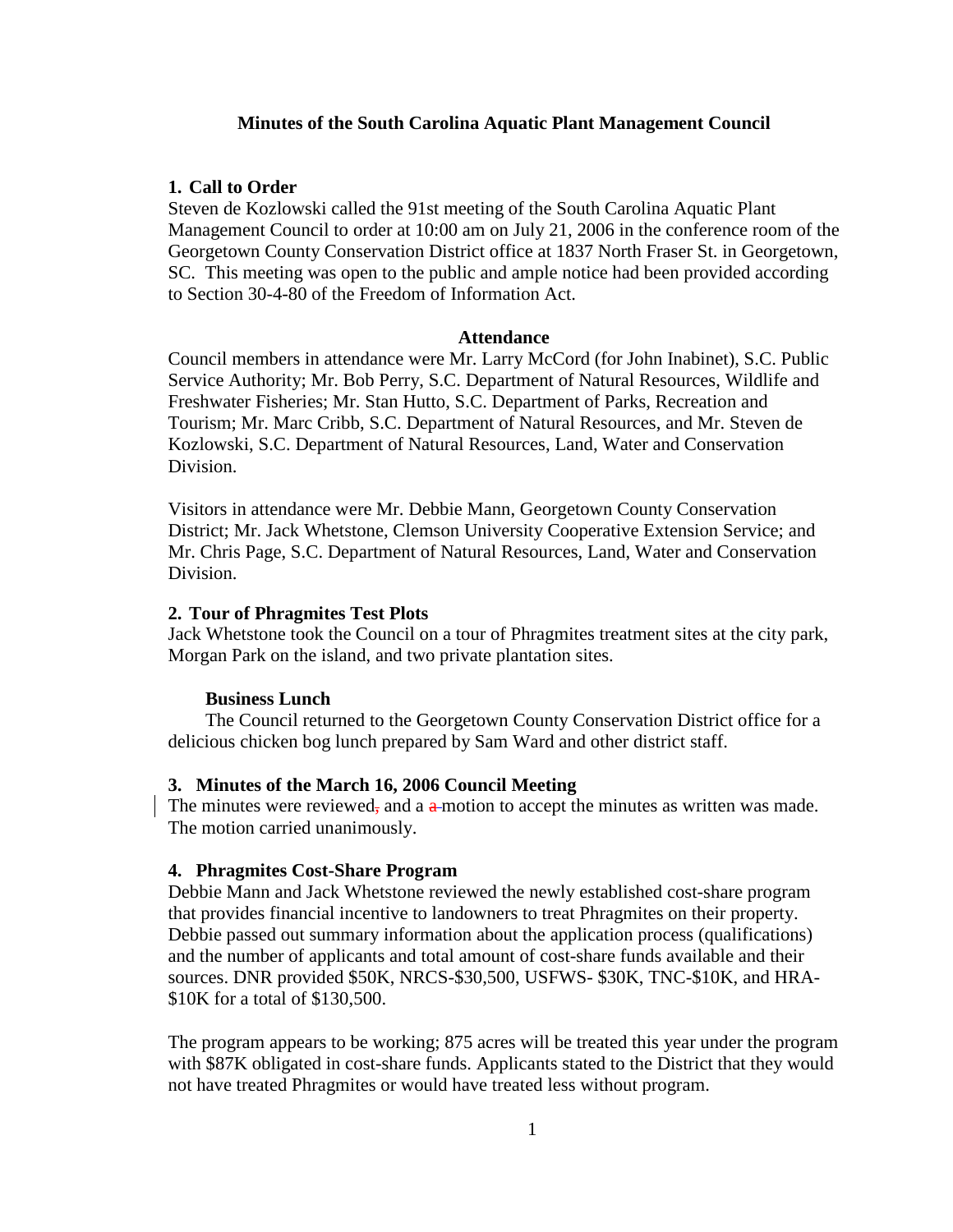# **5. Update on Control Operations**

Chris Page gave an update on control operations. A total 1063 acres had been treated to date. All state park lakes have been treated as well as Georgetown City parks. 412 acres of Phragmites was treated on Santee Coastal, 200 acres on Yawkey Center, and 109 acres on Baruch. Hydrilla has been treated on Back River Res., Lake Greenwood, and Cooper River. Water lettuce on Goose Creek Reservoir has increased and is difficult to control.

# **6. Presentation of Certificate of Appreciation to Jack Whetstone**

On behalf of the Aquatic Plant Management Council, he recognized Jack Whetstone for his many years of assistance to the Aquatic Plant Management Program and assistance in managing aquatic vegetation in private waters throughout the state.

Jack has been a valuable asset behind the scenes to our program for almost as long as I can remember. He is Clemson University's Aquatic Specialist and as such trains and coordinates their County Extension efforts in aquatics. He routinely holds aquatic plant workshops for county agents, professionals, and the public. If it weren't for his training and the close network we have with the extension agents we would have never known about *Salvinia molesta* in Colleton County in 1995 and recently in Jasper County and been able to mount a rapid response to eradicate it. Jack has assisted us in getting alligatorweed flea beetles on several occasions and has been a valuable source of control information.

Jack was also instrumental in getting the original grant for the Phragmites Cost-share program and worked to expand it to the multi-agency program it is today. In addition to that, he is involved other aquatic invasive species special projects like the Beach Vitex eradication effort in Georgetown County and helped write the Zebra Mussel Risk Assessment in 2002.

He has been an active member of the SC Aquatic Plant Management Society for many years and has served as a director and President. He does whatever it takes to get the job done and does what is right.

Jack was presented with a framed Certificate of Appreciation from the Aquatic Plant Management Council that read:

"For his many years of public service in the control of invasive aquatic vegetation in public and private waters and assistance to the Aquatic Plant Management Program in South Carolina" dated July 21, 2006.

### **7. Other Business**

Steve de Kozlowski informed the Council of the newly formed Aquatic Invasive Species Task Force, it's membership, and purpose to develop and statewide aquatic invasive species management plan and serve as a formal network to address aquatic invasive species issues and implement the plan. The first meeting will be July 27 in Columbia.